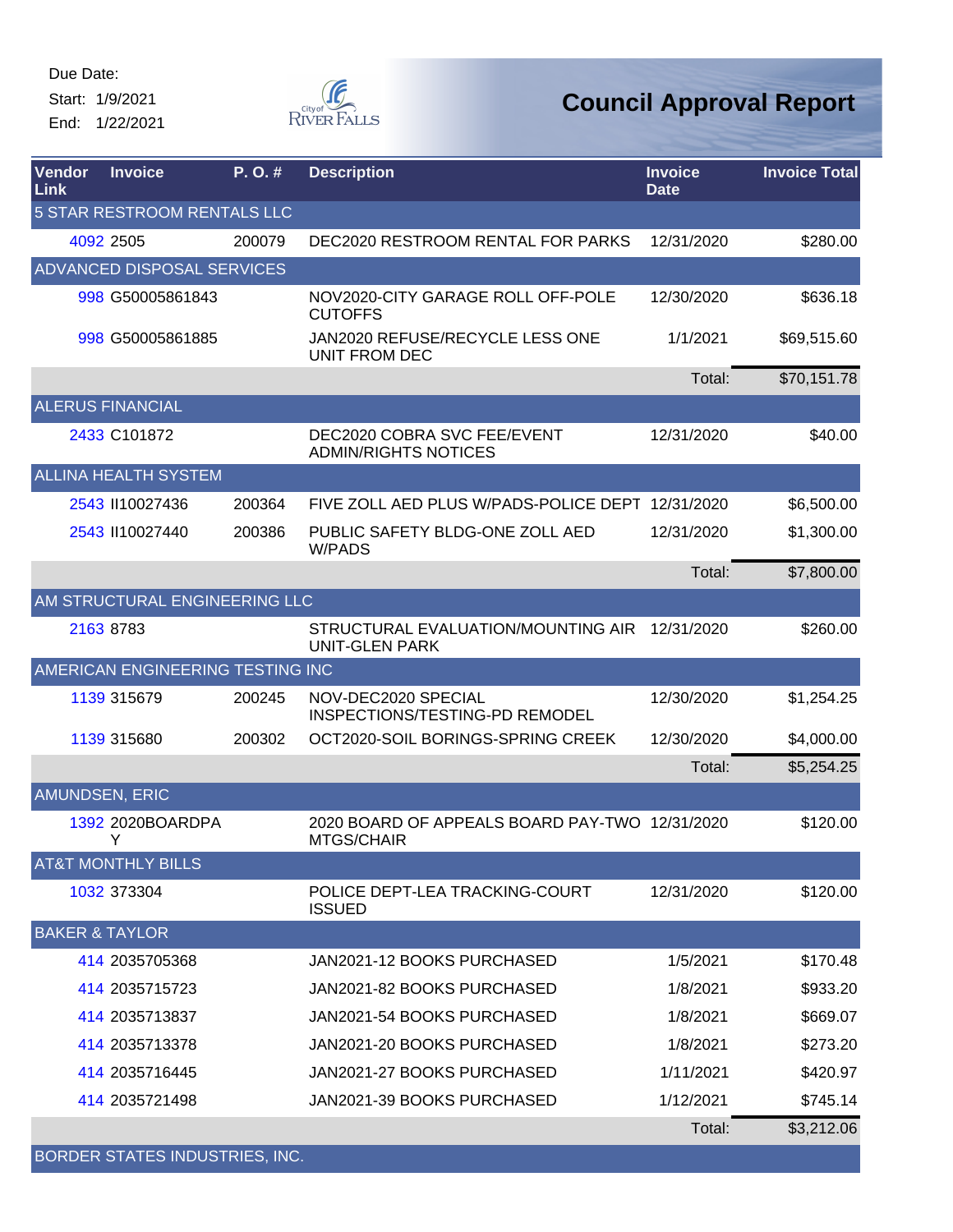Start: 1/9/2021

End: 1/22/2021



| Vendor<br><b>Link</b> | <b>Invoice</b>                     | P.O.#  | <b>Description</b>                                        | <b>Invoice</b><br><b>Date</b> | <b>Invoice Total</b> |
|-----------------------|------------------------------------|--------|-----------------------------------------------------------|-------------------------------|----------------------|
|                       | 57 921255288                       |        | DEC2020-25 TWO HOLE LUGS-4/0-MINOR<br><b>MATERIAL</b>     | 12/18/2020                    | \$77.21              |
|                       | 57 921264967                       |        | DEC2020-25 TWO HOLE LUGS-MINOR<br><b>MATERIALS</b>        | 12/21/2020                    | \$89.21              |
|                       |                                    |        |                                                           | Total:                        | \$166.42             |
| C & J BUILDERS        |                                    |        |                                                           |                               |                      |
|                       | 2630 JAN2021REFU<br><b>ND</b>      |        | REFUND-RFMU OVERPYMT ACCT#10169-00                        | 1/15/2021                     | \$81.90              |
|                       | <b>CENGAGE LEARNING</b>            |        |                                                           |                               |                      |
|                       | 123 72740803                       |        | DEC2020-WESTERN 2 PLAN-TWO BOOKS<br><b>PURCHASED</b>      | 12/15/2020                    | \$45.73              |
|                       | 123 72819133                       |        | JAN2021-THORNDIKE CHOICE PLAN-ONE<br><b>BOOK</b>          | 1/5/2021                      | \$29.59              |
|                       | 123 72819365                       |        | JAN2021-CHRISTIAN FICTION PLAN-3<br><b>BOOKS</b>          | 1/5/2021                      | \$74.22              |
|                       | 123 72846427                       |        | JAN2021-THORNDIKE CHOICE PLAN-THREE<br><b>BOOKS</b>       | 1/7/2021                      | \$91.97              |
|                       |                                    |        |                                                           | Total:                        | \$241.51             |
| <b>CENTURYLINK</b>    |                                    |        |                                                           |                               |                      |
|                       | 1796 190345098                     |        | DEC2020 OUTGOING LONG DISTANCE FAX<br><b>LINES</b>        | 12/31/2020                    | \$2.56               |
|                       | CHIPPEWA VALLEY TECHNICAL COLLEGE  |        |                                                           |                               |                      |
|                       | 69 JAN2021TAXSE<br><b>TTLEMENT</b> |        | JAN2021 PIERCE & SCC TAX SETTLEMENTS                      | 1/14/2021                     | \$279,361.92         |
| <b>CIVICPLUS</b>      |                                    |        |                                                           |                               |                      |
|                       | 361 206262                         |        | 2021 RFMU HOSTING/SUPPORT FEES FOR<br><b>WEBSITE</b>      | 1/1/2021                      | \$871.06             |
|                       | COMPUTER INTEGRATION TECHNOLOGY    |        |                                                           |                               |                      |
|                       | 379 303318                         | 210013 | JAN2020 CO-MANAGED AGREEMENT<br><b>SERVICES</b>           | 1/1/2021                      | \$3,466.25           |
|                       | 379 303307                         | 210014 | JAN2020 MANAGED BACKUP SERVICES                           | 1/1/2021                      | \$785.00             |
|                       |                                    |        |                                                           | Total:                        | \$4,251.25           |
|                       | <b>DUDE SOLUTIONS INC</b>          |        |                                                           |                               |                      |
|                       | 3077 INV-78995                     | 210015 | 2021 ASSET ESSENTIALS/FLEET MODULE<br><b>SUBSCRIPTION</b> | 1/1/2021                      | \$5,518.89           |
| <b>E W HOMES</b>      |                                    |        |                                                           |                               |                      |
|                       | 4461 JAN2021REFU<br><b>ND</b>      |        | REFUND-RFMU OVERPYMT ACCT#10189-0                         | 1/15/2021                     | \$176.74             |
| <b>EFTPS</b>          |                                    |        |                                                           |                               |                      |
|                       | 7 65459                            |        | Payroll Period 12/28/20 - 01/10/21                        | 1/15/2021                     | \$69,487.03          |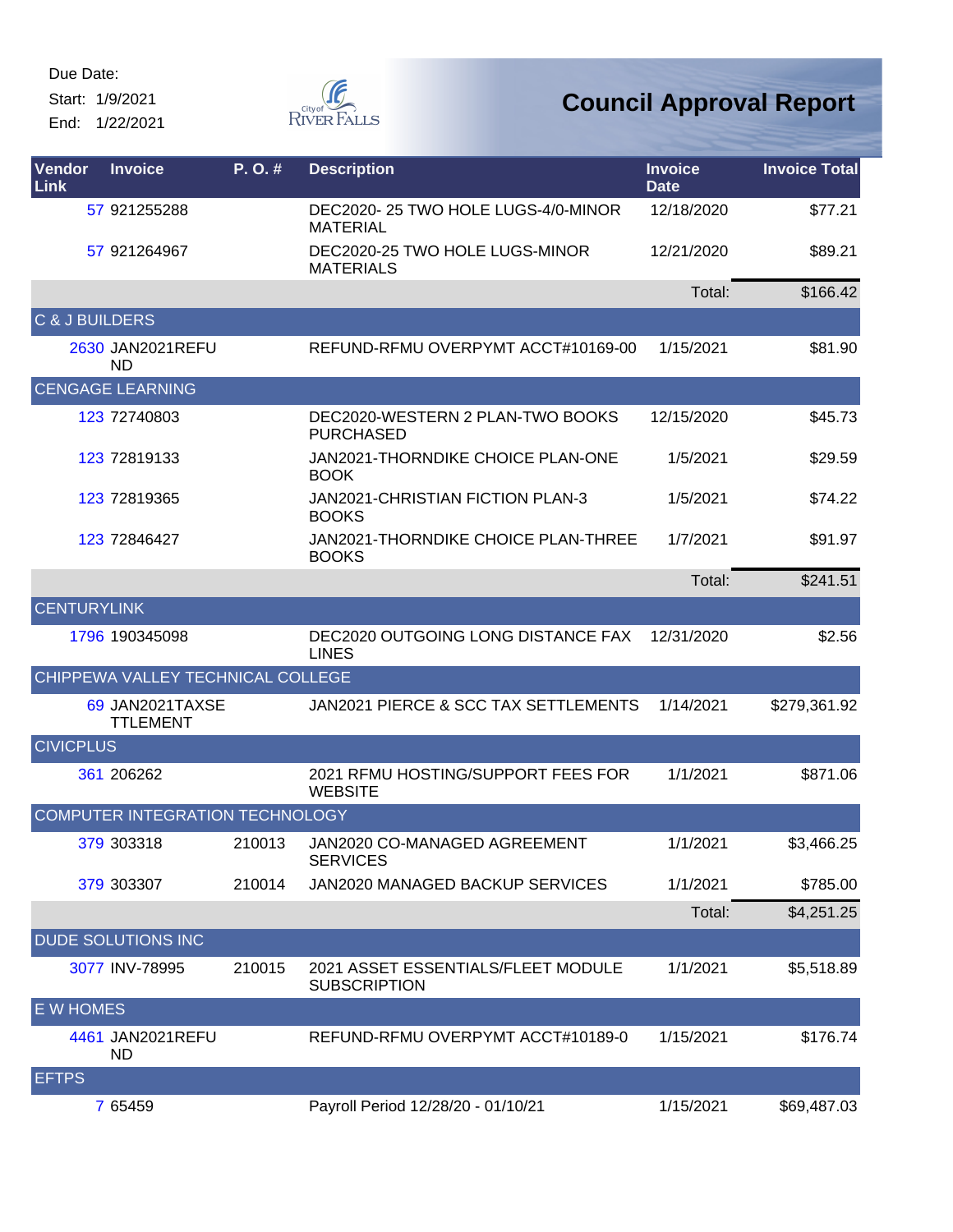Start: 1/9/2021 End: 1/22/2021



| <b>Vendor</b><br>Link | <b>Invoice</b>                       | P. O. # | <b>Description</b>                                             | <b>Invoice</b><br><b>Date</b> | <b>Invoice Total</b> |
|-----------------------|--------------------------------------|---------|----------------------------------------------------------------|-------------------------------|----------------------|
|                       | <b>EHLERS COMPANIES</b>              |         |                                                                |                               |                      |
|                       | 4344 85935                           |         | THRU DEC2020-TID ANNUAL REPORTING<br><b>SERVICES</b>           | 12/31/2020                    | \$500.00             |
|                       | EO JOHNSON CO. INC                   |         |                                                                |                               |                      |
|                       | 98 INV838618                         |         | POLICE DEPT-JULY TO OCT2020<br><b>OVERAGES-RICOH COPIER</b>    | 12/1/2020                     | \$108.85             |
|                       | 98 INV881655                         |         | 10/15/20-1/14/2021 LIBRARY RICOH COPIER<br><b>OVERAGES</b>     | 12/31/2020                    | \$615.76             |
|                       | 98 28544862                          |         | JAN2020-LIBRARY RICOH COPIER BASE<br><b>PYMT</b>               | 1/11/2021                     | \$115.00             |
|                       |                                      |         |                                                                | Total:                        | \$839.61             |
| <b>ESRI INC</b>       |                                      |         |                                                                |                               |                      |
|                       | 1346 93951547                        | 210037  | 2021 ENTERPRISE AGREEMENT FEE<br>SOFTWARE/MAINT                | 1/1/2021                      | \$15,000.00          |
|                       | <b>FBG SERVICE CORPORATION</b>       |         |                                                                |                               |                      |
|                       | 364 891513                           | 200024  | DEC2020 JANITORIAL SERVICES<br><b>CONTRACT</b>                 | 12/31/2020                    | \$4,866.00           |
|                       | FIRST NATIONAL BANK - RF SECTION 125 |         |                                                                |                               |                      |
|                       | 6 65458                              |         | Payroll Period 12/28/20 - 01/10/21                             | 1/15/2021                     | \$3,855.27           |
|                       | FORUM COMMUNICATION CO               |         |                                                                |                               |                      |
|                       | 234 CL01768181                       |         | DEC2020-PLAN COMMISSION AGENDA -<br><b>NEWSPAPER NOTICE</b>    | 12/31/2020                    | \$50.32              |
|                       | 234 CL01768349                       |         | DEC2020-COUNCIL AGENDA-NEWSPAPER<br><b>NOTICE</b>              | 12/31/2020                    | \$41.96              |
|                       | 234 CL01768144                       |         | DEC2020-TRASH/RECYCLING RATE<br><b>CHANGE-PAPER NOTICE</b>     | 12/31/2020                    | \$40.58              |
|                       |                                      |         |                                                                | Total:                        | \$132.86             |
|                       | <b>GENERAL COMMUNICATIONS INC</b>    |         |                                                                |                               |                      |
|                       | 126 289600                           |         | FIRE DEPT-PAGER BATTERIES                                      | 1/8/2021                      | \$273.00             |
|                       | <b>GENERAL ENGINEERING COMPANY</b>   |         |                                                                |                               |                      |
|                       | 1277 0008                            | 200388  | <b>CUSTOMER CROSS CONNECTION</b><br><b>INSPECTION SERVICES</b> | 12/14/2020                    | \$13,205.00          |
|                       | <b>GERRARD DEVELOPMENT LLC</b>       |         |                                                                |                               |                      |
|                       | 4029 PRIMARYELEC<br><b>EXTREFUND</b> |         | REFUND-1300 S MAIN ST APT-ELECTRIC<br><b>EXTENSION</b>         | 12/31/2020                    | \$5,896.44           |
|                       | <b>GUARDIAN SUPPLY LLC</b>           |         |                                                                |                               |                      |
|                       | 4255 7754                            |         | HOLSTER/BATON HOLDER-PATROL<br>UNIFORM-W.ADAMS                 | 12/1/2020                     | \$177.96             |
|                       | HUEBSCH LAUNDRY COMPANY              |         |                                                                |                               |                      |
|                       | 146 20046833                         | 200067  | 12/2/2020 PUBLIC WORKS BLDG MAT<br><b>SERVICE</b>              | 12/2/2020                     | \$43.06              |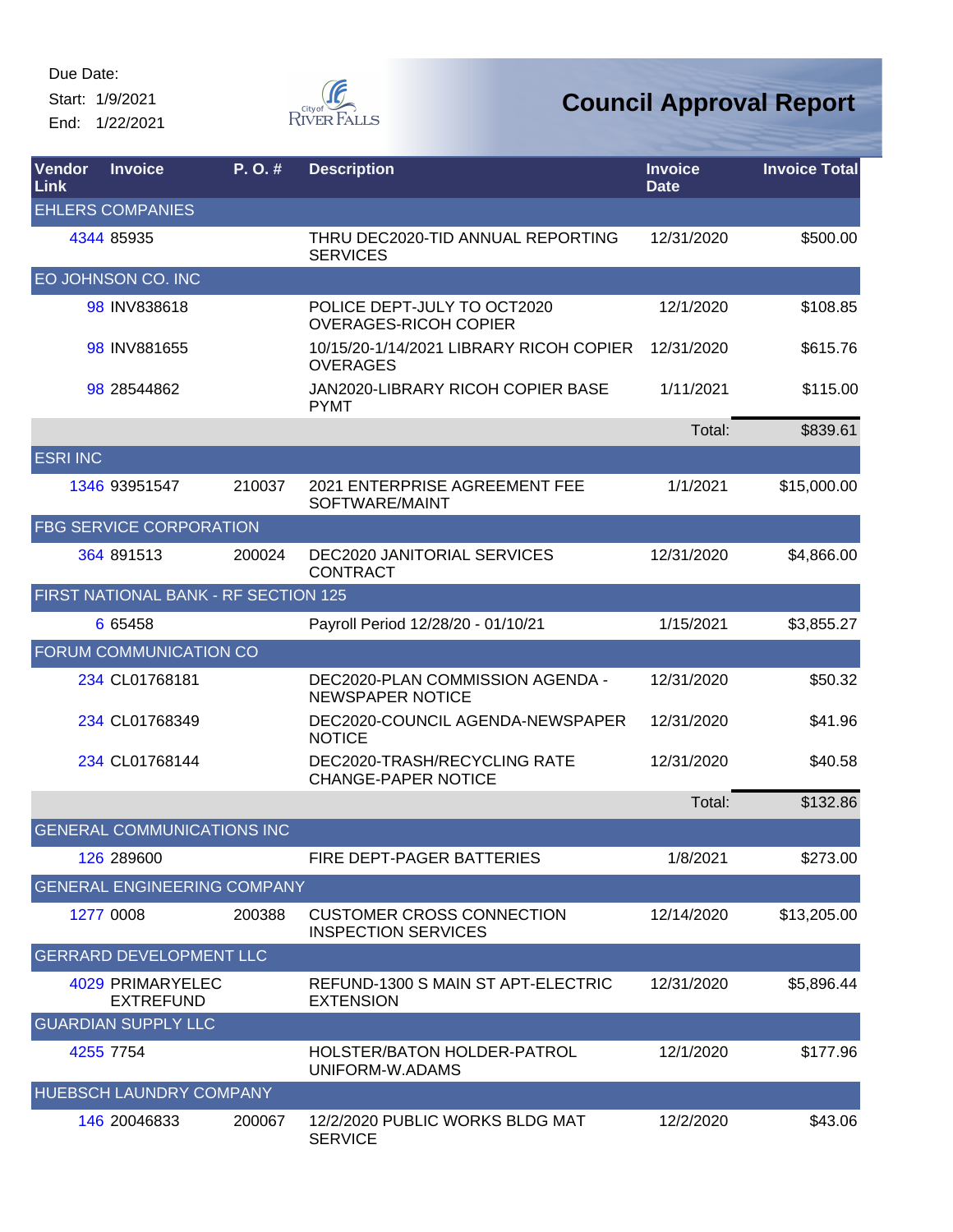Start: 1/9/2021

End: 1/22/2021



#### **Council Approval Report**

| Vendor<br>Link         | <b>Invoice</b>                         | P.O.#  | <b>Description</b>                                   | <b>Invoice</b><br><b>Date</b> | <b>Invoice Total</b> |
|------------------------|----------------------------------------|--------|------------------------------------------------------|-------------------------------|----------------------|
|                        | 146 20046838                           | 200067 | 12/2/2020 CITY HALL MAT SERVICE                      | 12/2/2020                     | \$58.76              |
|                        | 146 20048197                           | 200067 | 12/9/20 LIBRARY RUG SERVICE                          | 12/9/2020                     | \$69.23              |
|                        | 146 20049523                           | 200067 | 12/16/20 CITY HALL MAT SERVICE                       | 12/16/2020                    | \$58.76              |
|                        | 146 20049513                           |        | 12/16/20- POLICE DEPT MAT SERVICE                    | 12/16/2020                    | \$46.72              |
|                        | 146 20049517                           | 200067 | 12/16/20 PW BLDG MAT SERVICE                         | 12/16/2020                    | \$43.06              |
|                        | 146 20050872                           | 200067 | 12/23/20 LIBRARY RUG SERVICE                         | 12/23/2020                    | \$86.33              |
|                        | 146 20052188                           | 200067 | 12/30/20 CITY HALL MAT SERVICE                       | 12/30/2020                    | \$58.76              |
|                        | 146 20052176                           | 200067 | 12/30/20 POLICE DEPT MAT SERVICE                     | 12/30/2020                    | \$61.54              |
|                        | 146 20052183                           |        | 12/30/20 PW BLDG MAT SERVICE                         | 12/30/2020                    | \$43.06              |
|                        | 146 10086007                           | 210026 | 1/6/21 WATER DEPT UNIFORMS                           | 1/6/2021                      | \$40.86              |
|                        | 146 10086009                           | 210026 | 1/6/21 WASTEWATER DEPT UNIFORMS                      | 1/6/2021                      | \$431.55             |
|                        | 146 10086008                           | 210021 | 01/06/21 PUBLIC WORKS DEPT UNIFORMS                  | 1/6/2021                      | \$110.72             |
|                        | 146 10086006                           | 210035 | 01/06/21 ELECTRIC DEPT UNIFORMS                      | 1/6/2021                      | \$291.25             |
|                        | 146 10086006-1                         |        | 1/6/2021 TOM DALTON UNIFORM                          | 1/6/2021                      | \$8.25               |
|                        | 146 10088086                           |        | CREDIT-WASTEWATER/P.AHLBORN<br><b>UNIFORMS</b>       | 1/13/2021                     | $-$246.39$           |
|                        | 146 10088083                           | 210026 | 1/13/21 WATER DEPT UNIFORMS                          | 1/13/2021                     | \$40.86              |
|                        | 146 10088085                           | 210026 | 1/13/21 WASTEWATER DEPT UNIFORMS                     | 1/13/2021                     | \$36.41              |
|                        | 146 10088082                           | 210035 | 1-13-21 ELECTRIC DEPT UNIFORMS                       | 1/13/2021                     | \$291.25             |
|                        | 146 10088082-1                         |        | 1/13/21 TOM DALTON UNIFORM                           | 1/13/2021                     | \$8.25               |
|                        | 146 10088084                           | 210021 | 1/13/21 PW DEPT UNIFORMS                             | 1/13/2021                     | \$110.72             |
|                        |                                        |        |                                                      | Total:                        | \$1,693.01           |
|                        | <b>HUMANE SOCIETY OF GOODHUE</b>       |        |                                                      |                               |                      |
| 737 891                |                                        |        | DEC2020-ANIMAL CONTROL-ONE CAT                       | 12/31/2020                    | \$65.00              |
| <b>IMAGE TREND INC</b> |                                        |        |                                                      |                               |                      |
|                        | 457 126077                             |        | FIRE DEPT-ANNUAL RECURRING SAAS<br><b>FEES</b>       | 1/4/2021                      | \$844.14             |
|                        | INDIANHEAD FEDERATED LIBRARY SYSTEM    |        |                                                      |                               |                      |
|                        | 655 230016                             |        | 2021 MORE ANNUAL<br>OPERATING/MAINT/CONTENT/MATERIAL | 1/1/2021                      | \$54,003.00          |
|                        | INDUSTRIAL HEALTH SERVICES NETWORK INC |        |                                                      |                               |                      |
|                        | 948 123836                             |        | DEC2020-DOT<br>SCREENINGS/MRO/COLLECTIONS            | 12/31/2020                    | \$300.60             |
|                        | INDUSTRIAL MECHANICAL & CONSTRUCTION   |        |                                                      |                               |                      |
|                        | 4557 1785                              | 200384 | 2020 SEALCOATING-<br>DESANCTIS/GLEN/COLLINSWOOD      | 12/1/2020                     | \$14,700.00          |

INFOSEND INC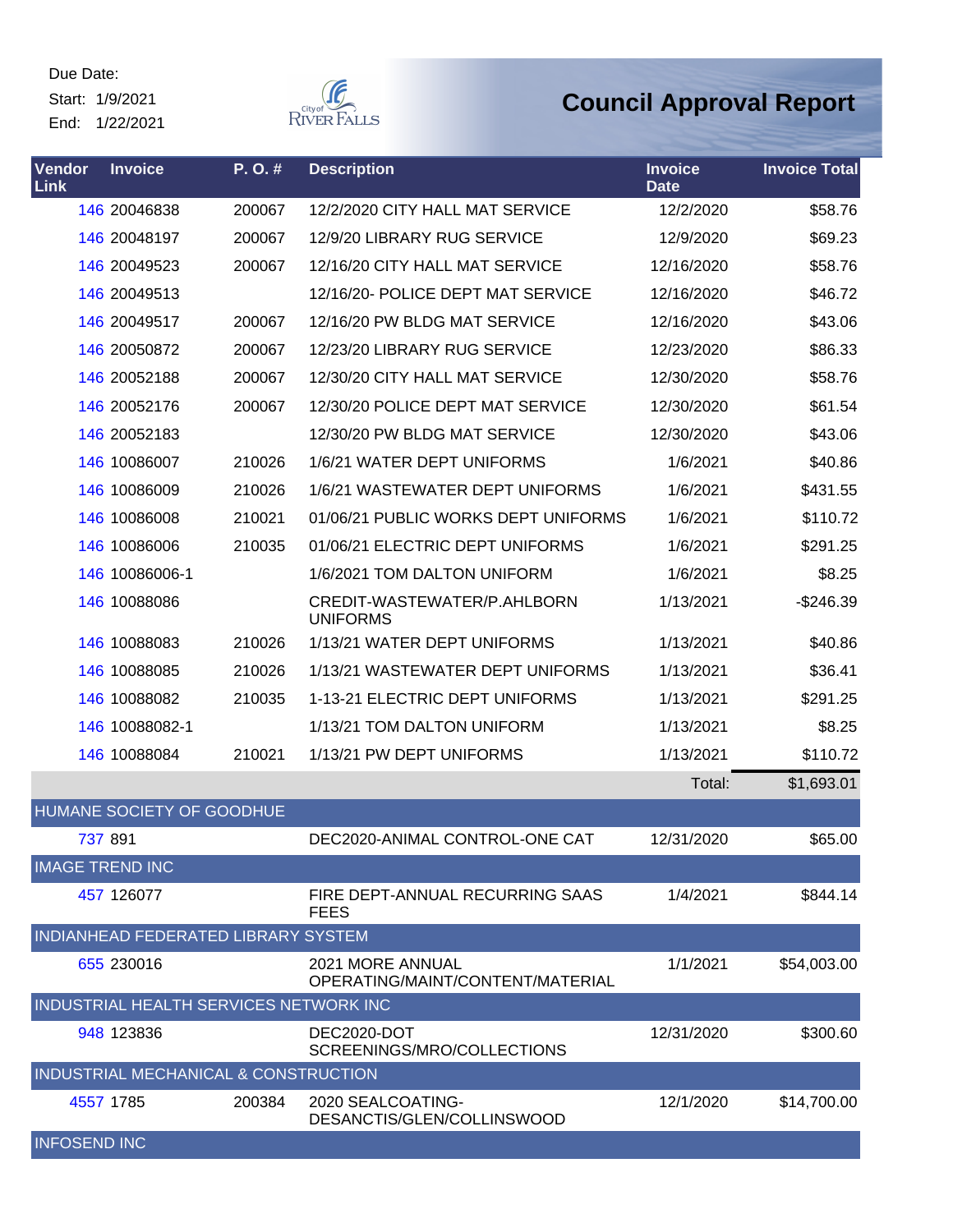Start: 1/9/2021

End: 1/22/2021



| <b>Vendor</b><br><b>Link</b> | <b>Invoice</b>                         | P.O.#  | <b>Description</b>                                       | <b>Invoice</b><br><b>Date</b> | <b>Invoice Total</b> |
|------------------------------|----------------------------------------|--------|----------------------------------------------------------|-------------------------------|----------------------|
|                              | 150 183965                             | 200053 | DEC2020 RFMU MONTHLY STMT SVCS                           | 12/31/2020                    | \$3,161.62           |
|                              | 150 184476                             | 200010 | DEC2020 RFMU MONTHLY BILLING<br><b>INSERTS</b>           | 12/31/2020                    | \$716.99             |
|                              |                                        |        |                                                          | Total:                        | \$3,878.61           |
|                              |                                        |        | INTERNATIONAL CITY MGMT ASSOC RETIREMENT CORP            |                               |                      |
|                              | 1 65454                                |        | Payroll Period 12/28/20 - 01/10/21                       | 1/15/2021                     | \$18,381.82          |
|                              | 1 65455                                |        | Payroll Period 12/28/20 - 01/10/21                       | 1/15/2021                     | \$797.92             |
|                              |                                        |        |                                                          | Total:                        | \$19,179.74          |
|                              | <b>KINGS HIGHWAY LLC</b>               |        |                                                          |                               |                      |
|                              | 4707 HIGHVIEWMEA 210045<br><b>DOWS</b> |        | <b>HIGHVIEW MEADOWS WATERHOUSE</b><br><b>PAVING</b>      | 1/15/2021                     | \$3,000.00           |
|                              | <b>KRAUSE POWER ENGINEERING LLC</b>    |        |                                                          |                               |                      |
|                              | 171 RFL-123120                         |        | DEC2020-RELAY UPDATES                                    | 12/31/2020                    | \$525.00             |
|                              | 171 RFL-123120-1                       | 200005 | DEC2020-ARC FLASH STUDIES                                | 12/31/2020                    | \$936.66             |
|                              | 171 RFL-123120-2                       |        | DEC2020-1/2 EXPENSES FOR<br>MEALS/MILEAGE/SUPPORT        | 12/31/2020                    | \$61.66              |
|                              |                                        |        |                                                          | Total:                        | \$1,523.32           |
| <b>KWIK TRIP</b>             |                                        |        |                                                          |                               |                      |
|                              | 172 DEC20 MOTOR<br>FUEL1               |        | DEC2020 MOTOR FUEL STMT                                  | 12/31/2020                    | \$9,505.34           |
|                              | LA VENTURE CRANE & RIGGING INC         |        |                                                          |                               |                      |
|                              | 174 20262                              | 200387 | <b>CRANE WORK NEEDED/INTERFACIAL</b><br><b>SOLUTIONS</b> | 12/31/2020                    | \$1,550.00           |
|                              | <b>LAKES COFFEE LLC</b>                |        |                                                          |                               |                      |
|                              | 4064 13414                             |        | NOV2020-POLICE DEPT COFFEE ORDER                         | 12/1/2020                     | \$120.00             |
|                              | LEONARD, JEANETTE                      |        |                                                          |                               |                      |
|                              | 1391 2020BOARDPA<br>Y                  |        | 2020 BOARD OF APPEALS BOARD PAY-1<br><b>MEETING</b>      | 12/31/2020                    | \$50.00              |
| LEQUE, ROGER                 |                                        |        |                                                          |                               |                      |
|                              | 483 DECCOBRA                           |        | REIMBURSE-DEC2020-HEALTHPARTNERS<br><b>PREMIUM CUT</b>   | 12/31/2020                    | \$184.28             |
|                              | LEXISNEXIS RISK DATA MGMT INC          |        |                                                          |                               |                      |
|                              | 3765 1703497-<br>20201231              |        | DEC2020-ADVANCED PEOPLE SEARCH FEE 12/31/2020            |                               | \$53.05              |
|                              | LINEHAN OUTDOOR SERVICES LLC           |        |                                                          |                               |                      |
|                              | 1570 1095                              | 200020 | DEC2020-STERLING PONDS SNOW<br><b>REMOVAL</b>            | 12/31/2020                    | \$300.00             |
|                              | 1570 1096                              | 200030 | DEC2020-WHITETAIL RIDGE CORPORATE<br><b>PARK</b>         | 12/31/2020                    | \$525.00             |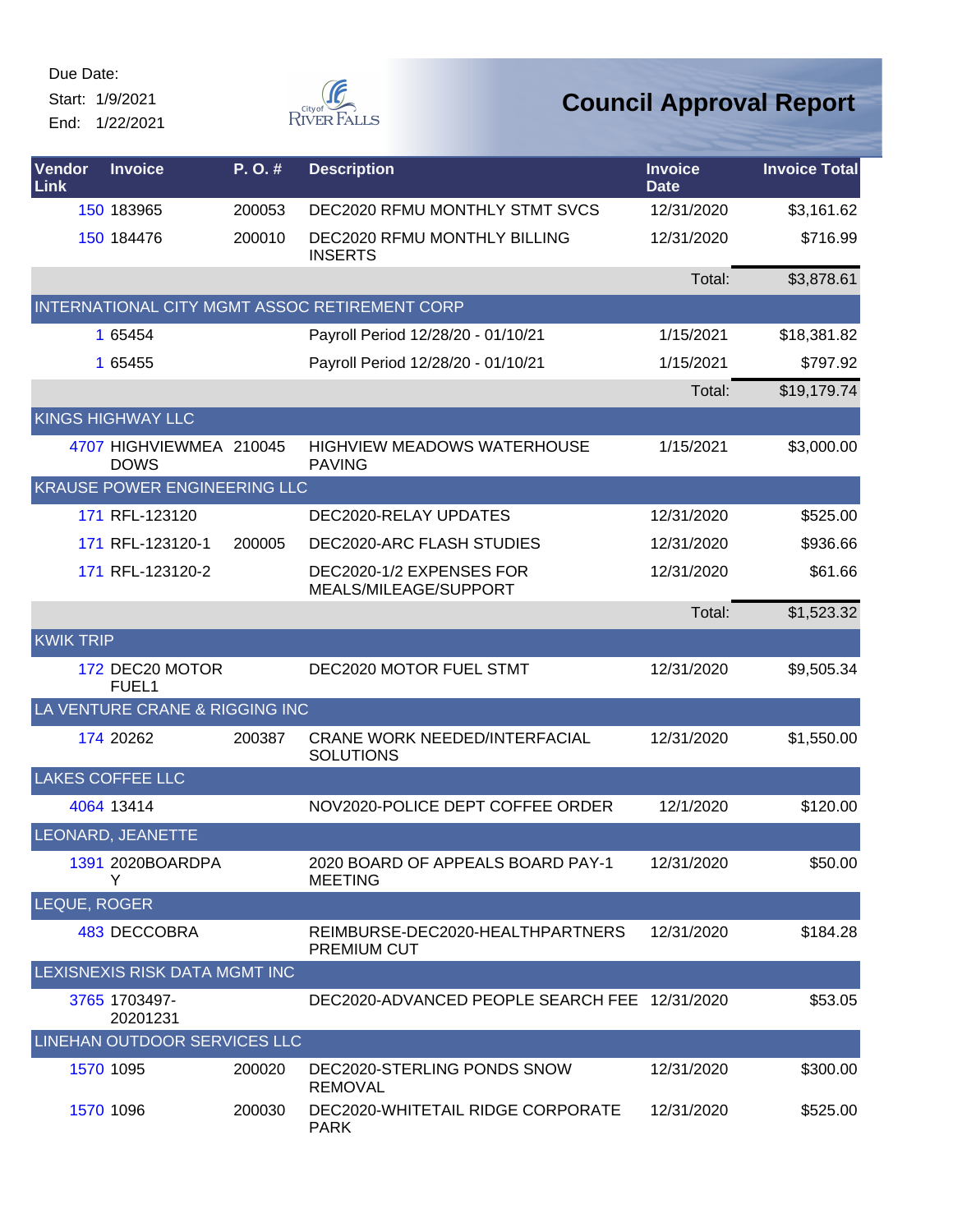Start: 1/9/2021

End: 1/22/2021



| Vendor<br><b>Link</b> | <b>Invoice</b>                  | P.O.#  | <b>Description</b>                                          | <b>Invoice</b><br><b>Date</b> | <b>Invoice Total</b> |
|-----------------------|---------------------------------|--------|-------------------------------------------------------------|-------------------------------|----------------------|
|                       | 1570 1097                       | 200029 | OCT-DEC2020 CITYWIDE<br>FACILITIES/DOWNTOWN                 | 12/31/2020                    | \$3,340.00           |
|                       | 1570 1099                       | 210030 | LEVEL FLOOR-PUBLIC WORKS GARAGE-<br><b>CONCRETE WORK</b>    | 1/10/2021                     | \$2,800.00           |
|                       |                                 |        |                                                             | Total:                        | \$6,965.00           |
|                       | <b>LOFFLER COMPANIES INC</b>    |        |                                                             |                               |                      |
|                       | 182 28393185                    |        | POLICE-NOV/DEC2020 RENT/BASE PYMT-<br><b>KONICA MINOLTA</b> | 12/27/2020                    | \$256.41             |
|                       | 182 3575917A                    |        | POLICE DEPT-STAPLES-MODEL C368<br><b>COPIER</b>             | 12/31/2020                    | \$84.08              |
|                       | 182 28444575                    |        | JAN2021-FIRE DEPT-KONICA MINOLTA<br><b>COPIER BASE PYMT</b> | 1/1/2021                      | \$137.51             |
|                       | 182 28444576                    |        | JAN2021-WASTEWATER DEPT-KONICA<br><b>MINOLTA BASE PYMT</b>  | 1/1/2021                      | \$107.45             |
|                       | 182 28444574                    |        | JAN2021-COURT/CSR-KONICA MINOLTA<br><b>COPIER BASE PYMT</b> | 1/1/2021                      | \$160.00             |
|                       | 182 28444574-1                  |        | JAN2021-MAILROOM/ADMIN-KONICA<br><b>MINOLTA COPIER BASE</b> | 1/1/2021                      | \$415.12             |
|                       | 182 432169639                   |        | JAN2021-PW KONICA COPIER BASE<br>PYMT/OVERAGES              | 1/1/2021                      | \$201.23             |
|                       |                                 |        |                                                             | Total:                        | \$1,361.80           |
| <b>MIDWEST TAPE</b>   |                                 |        |                                                             |                               |                      |
|                       | 409 99823800                    |        | DEC2020-SCARY STORIES AUDIOBOOK                             | 12/28/2020                    | \$19.99              |
|                       | 409 99875420                    |        | JAN2021-CLASS ACT 2 AUDIOBOOK                               | 1/11/2021                     | \$19.99              |
|                       | 409 99875422                    |        | JAN2021-TWO AUDIOBOOKS                                      | 1/11/2021                     | \$71.98              |
|                       |                                 |        |                                                             | Total:                        | \$111.96             |
|                       | MINNESOTA PLAYGROUND INC        |        |                                                             |                               |                      |
|                       | 4675 2020491                    |        | PARKS DEPT-12 CLEVIS/FREIGHT                                | 12/18/2020                    | \$95.40              |
| <b>MITEL</b>          |                                 |        |                                                             |                               |                      |
|                       | 4458 35539199                   |        | FEB2021-PHONE SERVICE CHARGES                               | 1/1/2021                      | \$3,509.61           |
|                       | MORRISSETTE, SCOTT              |        |                                                             |                               |                      |
|                       | 3566 JANUTILREFUN<br>D          |        | OVERPYMT REFUNDED-RFMU ACCT#7888-<br>01                     | 1/1/2021                      | \$750.00             |
|                       | MSA PROFESSIONAL SERVICES, INC. |        |                                                             |                               |                      |
|                       | 1284 R07949019.0-3              |        | MAY-DEC2020 GIS TECH SUPPORT<br><b>SERVICES</b>             | 12/31/2020                    | \$343.75             |
|                       | MY RECEPTIONIST LLC             |        |                                                             |                               |                      |
|                       | 4185 S02203-010621              |        | JAN2021-RFMU AFTER HOURS SERVICE<br>FEE                     | 1/1/2021                      | \$115.00             |
|                       | ONE TIME PAY VENDOR             |        |                                                             |                               |                      |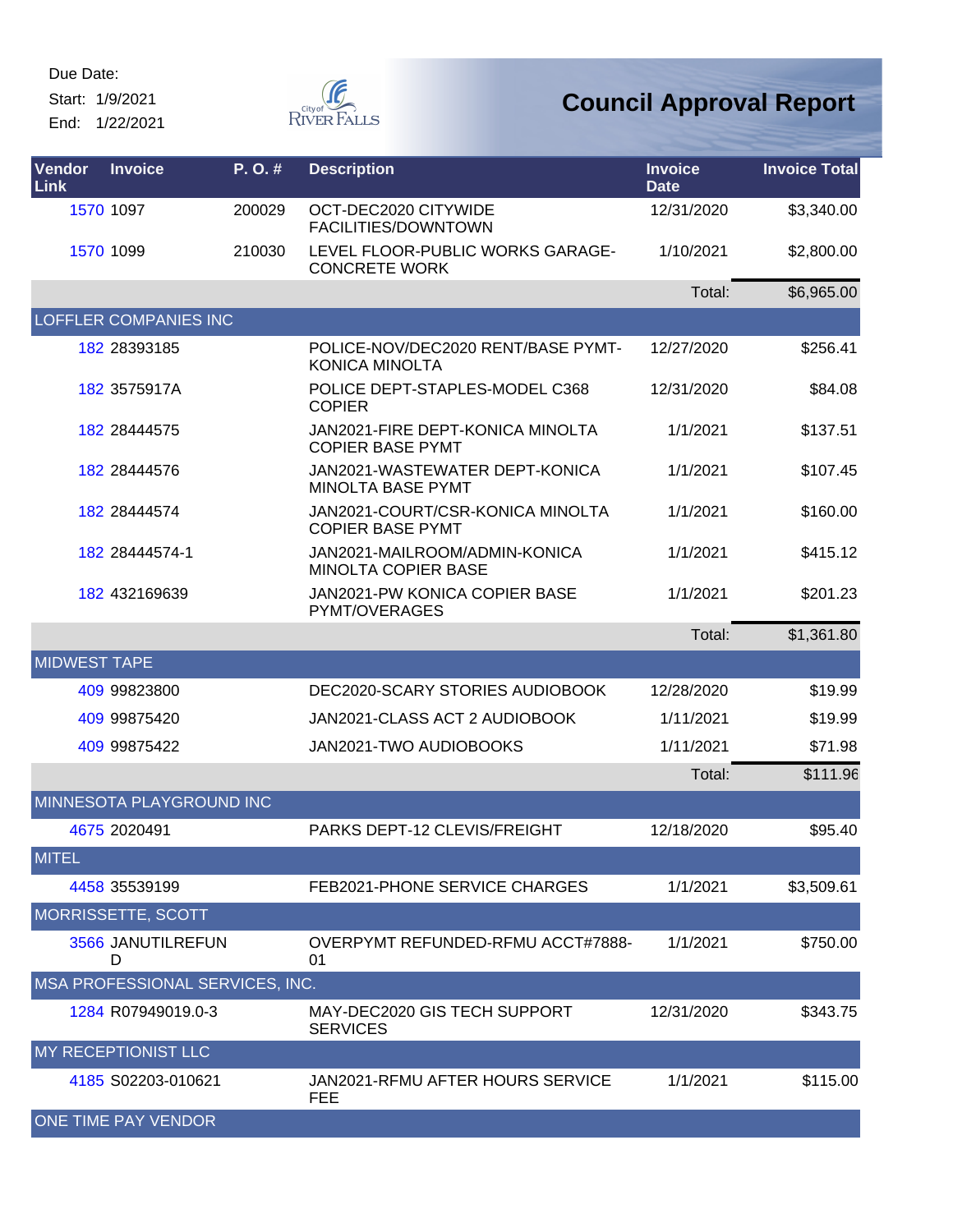Start: 1/9/2021

End: 1/22/2021



| Vendor<br>Link         | <b>Invoice</b>                         | P.O.#  | <b>Description</b>                                     | <b>Invoice</b><br><b>Date</b> | <b>Invoice Total</b> |
|------------------------|----------------------------------------|--------|--------------------------------------------------------|-------------------------------|----------------------|
|                        | 9999 JOHNSTAPLET<br>ON                 |        | REIMBURSE-DEC2020-HEALTHPARTNERS<br><b>PREMIUM CUT</b> | 12/31/2020                    | \$184.28             |
|                        | 9999 ALEXMARTIN                        |        | RFSD 2020 SCHOLARSHIP AWARD<br><b>RECIPIENT</b>        | 12/31/2020                    | \$1,000.00           |
|                        | 9999 KELSEYSCHNE<br><b>IDER</b>        |        | RFSD 2020 SCHOLARSHIP AWARD<br><b>RECIPIENT</b>        | 12/31/2020                    | \$1,000.00           |
|                        | 9999 TRACYWARNE<br>R                   |        | <b>RESTITUTION FOR DAMAGES</b><br>#4N80DT5JRQ          | 1/6/2021                      | \$34.00              |
|                        | 9999 ACADEMYSTR<br><b>ENGTH</b>        |        | <b>ENERGY EFFICIENCY-LIGHTING</b><br><b>UPGRADES</b>   | 1/11/2021                     | \$634.95             |
|                        |                                        |        |                                                        | Total:                        | \$2,853.23           |
|                        | PAYMENT SERVICE NETWORK INC            |        |                                                        |                               |                      |
|                        | 206 229271                             |        | DEC2020-RFMU PAYMENT SERVICES                          | 12/31/2020                    | \$656.40             |
| <b>PELION BENEFITS</b> |                                        |        |                                                        |                               |                      |
|                        | 5 6 5 4 5 7                            |        | Payroll Period 12/28/20 - 01/10/21                     | 1/15/2021                     | \$237.23             |
|                        | PIERCE COUNTY TREASURER                |        |                                                        |                               |                      |
|                        | 210 JAN2021TAXSE<br><b>TTLEMENT</b>    |        | <b>JAN2021 PIERCE CTY TAX SETTLEMENT</b>               | 1/14/2021                     | \$1,001,682.99       |
| <b>PRECISE MRM LLC</b> |                                        |        |                                                        |                               |                      |
|                        | 4475 200-1029198                       |        | 2020-11 SUBSCRIPTION-SNOW REMOVAL<br><b>GPS</b>        | 12/31/2020                    | \$220.00             |
|                        | 4475 200-1029197                       |        | 2020-10 SUBSCRIPTION-SNOW REMOVAL<br><b>GPS</b>        | 12/31/2020                    | \$220.00             |
|                        | 4475 200-1029178                       |        | 2020-09 SUBSCRIPTION-SNOW REMOVAL<br><b>GPS</b>        | 12/31/2020                    | \$220.00             |
|                        |                                        |        |                                                        | Total:                        | \$660.00             |
|                        | PRENDERGAST, REBECCA                   |        |                                                        |                               |                      |
|                        | 2166 2020BOARDPA<br>Y.                 |        | 2020 PLAN COMMISSION BOARD PAY-3<br><b>MEETINGS</b>    | 12/31/2020                    | \$150.00             |
|                        | PRUDENT MAN ADVISORS LLC               |        |                                                        |                               |                      |
|                        | 4399 166180                            |        | DEC2020 PMA MGMT FEES                                  | 12/31/2020                    | \$357.47             |
|                        | PUBLIC SERVICE COMMISSION OF WISCONSIN |        |                                                        |                               |                      |
|                        | 216 2012-1-05110                       |        | DEC2020-UPDATE RENEWABLE ENERGY<br><b>RIDERS</b>       | 12/31/2020                    | \$292.30             |
|                        | <b>QUADIENT FINANCE USA INC</b>        |        |                                                        |                               |                      |
|                        | 4403 DEC2020                           |        | DEC2020-POSTAGE MACHINE FUNDS                          | 12/29/2020                    | \$3,200.00           |
|                        | <b>REDI TRANSPORTS LLC</b>             |        |                                                        |                               |                      |
|                        | 4678 20-1785                           | 200385 | TRANSPORT PATIENT TO WINNEBAGO<br><b>MENTAL HEALTH</b> | 12/15/2020                    | \$1,759.25           |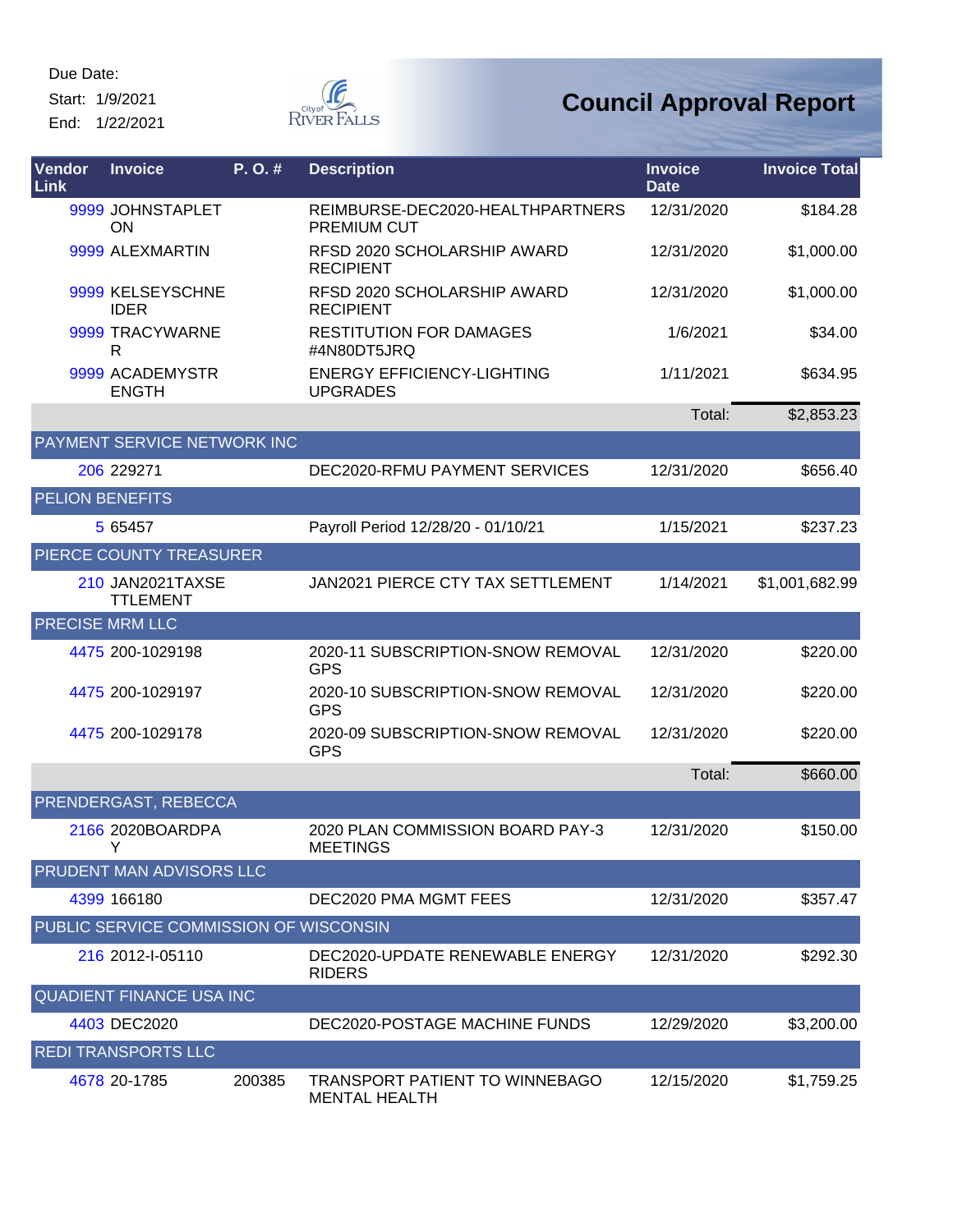Start: 1/9/2021 End: 1/22/2021



| <b>Vendor</b><br>Link | <b>Invoice</b>                           | P.O.#  | <b>Description</b>                                           | <b>Invoice</b><br><b>Date</b> | <b>Invoice Total</b> |
|-----------------------|------------------------------------------|--------|--------------------------------------------------------------|-------------------------------|----------------------|
| <b>REESE, SUSAN</b>   |                                          |        |                                                              |                               |                      |
|                       | 1379 2020BOARDPA<br>Y                    |        | 2020 PARK AND REC BOARD PAY-<br><b>7MTGS/ONE CHAIR MONTH</b> | 12/31/2020                    | \$360.00             |
|                       | <b>RFMU PAYMENTS OR REFUNDS</b>          |        |                                                              |                               |                      |
|                       | 990610 K&SDEVELOPE<br><b>RS</b>          |        | REFUND-RFMU OVERPYMT ACCT#1193-02                            | 1/15/2021                     | \$1,031.54           |
|                       | 990610 JOSHSCHNEID<br>ER                 |        | REFUND-RFMU OVERPYMT ACCT#3057-01                            | 1/15/2021                     | \$28.59              |
|                       | 990610 KINNIPROPERT<br>IESJAN20          |        | REFUND-RFMU OVERPYMT ACCT#4419-07                            | 1/15/2021                     | \$211.47             |
|                       | 990610 MARYEDYVELA<br><b>RDE</b>         |        | REFUND-RFMU OVERPYMT ACCT#4863-01                            | 1/15/2021                     | \$144.47             |
|                       | 990610 SAMSCHILTGE<br>N                  |        | REFUND-RFMU OVERPYMT ACCT#7978-04                            | 1/15/2021                     | \$102.26             |
|                       | 990610 KAYLAREICHE<br>RT                 |        | REFUND-RFMU OVERPYMT ACCT#8708-01                            | 1/15/2021                     | \$14.79              |
|                       |                                          |        |                                                              | Total:                        | \$1,533.12           |
|                       | <b>RIVER CITY STITCH</b>                 |        |                                                              |                               |                      |
|                       | 2526 32381                               |        | DEC2020-EMPLOYEE CITY LOGOWEAR                               | 12/16/2020                    | \$268.55             |
|                       | 2526 32519                               |        | FINAL 2020 ORDER-L.NELSON-CITY<br><b>LOGOWEAR</b>            | 12/31/2020                    | \$47.52              |
|                       | 2526 32519-1                             |        | FINAL 2020 ORDER-CITY EMPLOYEE LOGO<br><b>WEAR</b>           | 12/31/2020                    | \$150.00             |
|                       |                                          |        |                                                              | Total:                        | \$466.07             |
|                       | RIVER FALLS CHAMBER OF COMMERCE INC      |        |                                                              |                               |                      |
|                       | 225 656A                                 |        | JAN2020-FIVE CHAMBER CHECKS-<br><b>APPLIANCE REBATES</b>     | 1/7/2021                      | \$375.00             |
| <b>RUNNING INC</b>    |                                          |        |                                                              |                               |                      |
|                       | 1573 23812                               | 200088 | Dec2020 Taxi Management Services                             | 12/31/2020                    | \$18,926.66          |
| <b>SAVATREE LLC</b>   |                                          |        |                                                              |                               |                      |
|                       | 772 8018479                              | 200060 | DEC2020 TREE SERVICE-TREE REMOVALS                           | 12/31/2020                    | \$5,280.00           |
|                       | <b>SCHOOL DISTRICT OF RIVER FALLS</b>    |        |                                                              |                               |                      |
|                       | 229 JAN2021TAXSE<br><b>TTLEMENT</b>      |        | JAN2021 PIERCE & SCC TAX SETTLEMENTS                         | 1/14/2021                     | \$2,559,615.10       |
|                       | ST CROIX COUNTY TREASURER                |        |                                                              |                               |                      |
|                       | 252 JAN2021TAXSE<br><b>TTLEMENT</b>      |        | JAN2021 ST CROIX CTY TAX SETTLEMENT                          | 1/14/2021                     | \$366,867.90         |
|                       | STATE OF WI, DEPT OF CHILDREN & FAMILIES |        |                                                              |                               |                      |
|                       | 328 65460                                |        | Pay Period 12/28/20 - 01/10/21 remit<br>id#7747159           | 1/15/2021                     | \$340.31             |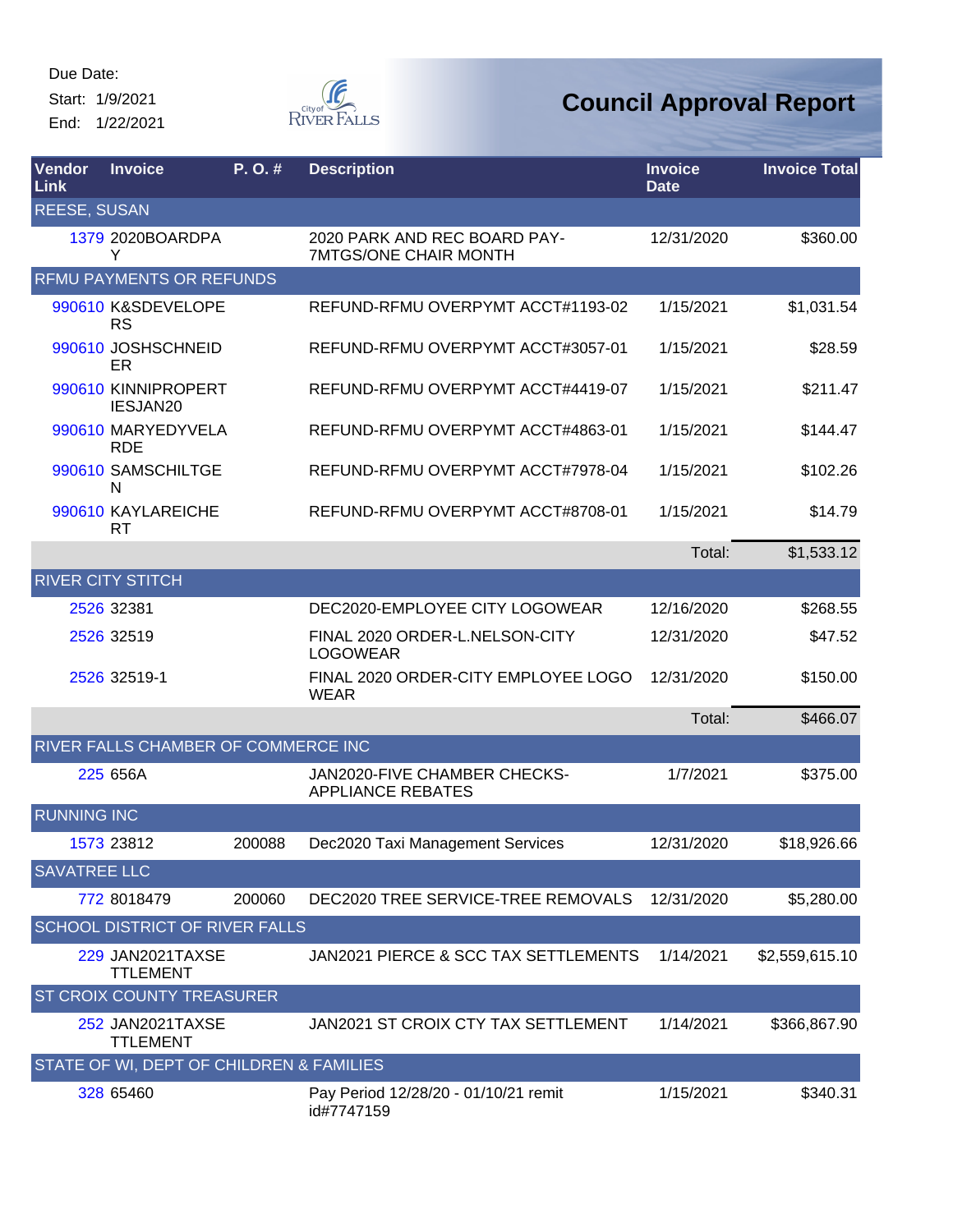Start: 1/9/2021 End: 1/22/2021



| Vendor<br><b>Link</b> | <b>Invoice</b>                             | P.O.#  | <b>Description</b>                                             | <b>Invoice</b><br><b>Date</b> | <b>Invoice Total</b> |
|-----------------------|--------------------------------------------|--------|----------------------------------------------------------------|-------------------------------|----------------------|
|                       | STRAND ASSOCIATES, INC                     |        |                                                                |                               |                      |
|                       | 3346 0167456                               | 190374 | DEC2020-WASTEWATER TREATMENT<br><b>PLANT AERATION</b>          | 12/31/2020                    | \$2,061.13           |
|                       | <b>SYMICEK, ANGELINA</b>                   |        |                                                                |                               |                      |
|                       | 3067 JAN2021                               | 210044 | JAN2021-SAFETY COORDINATOR SAFETY<br><b>SERVICES</b>           | 1/18/2021                     | \$5,833.00           |
|                       | THE NEALEY COMPANY                         |        |                                                                |                               |                      |
|                       | 4706 DEC2020                               |        | ONE DELUXE KIT/TWO MINIKITS-PW<br><b>GARAGE-R.CURTIS</b>       | 12/30/2020                    | \$63.85              |
|                       | TOLTZ, KING, DUVALL, ANDERSON & ASSOCIATES |        |                                                                |                               |                      |
|                       | 2172 002020005460                          | 190089 | DEC2020- ST CROIX ST OUTFALL FINAL<br><b>DESIGN</b>            | 12/31/2020                    | \$12,100.89          |
|                       | 2172 002020005458                          | 180433 | DEC2020-NORTH INTERCEPTOR FINAL<br><b>DESIGN</b>               | 12/31/2020                    | \$3,210.51           |
|                       | 2172 002020005456                          | 170376 | DEC2020-NORTH INTERCEPTOR SANITARY<br><b>SEWER</b>             | 12/31/2020                    | \$10,133.05          |
|                       |                                            |        |                                                                | Total:                        | \$25,444.45          |
|                       | UHL COMPANY INC                            |        |                                                                |                               |                      |
|                       | 446 63551                                  | 210041 | QTR1-HVAC AUTOMATION SYSTEM SVC-<br>CITY/PARK/LIBRARY          | 1/6/2021                      | \$1,395.00           |
|                       | US BANK NATIONAL ASSOC                     |        |                                                                |                               |                      |
|                       | 284 DEC2020                                |        | <b>DEC2020 PURCHASE CARD</b><br><b>TRANSACTIONS</b>            | 12/31/2020                    | \$96,423.60          |
|                       | <b>USIC HOLDINGS INC</b>                   |        |                                                                |                               |                      |
|                       | 4679 415194                                | 200146 | DEC2020-SEWER/SANITARY LOCATES                                 | 12/31/2020                    | \$962.80             |
|                       | 4679 415193                                | 200146 | DEC2020-ELECTRIC/WATER LOCATES                                 | 12/31/2020                    | \$2,055.60           |
|                       |                                            |        |                                                                | Total:                        | \$3,018.40           |
| <b>UWEC PRINTING</b>  |                                            |        |                                                                |                               |                      |
|                       | 3678 318581                                |        | #10 WINDOW ENVELOPES-NEW FINANCE<br><b>CK FORMS</b>            | 1/6/2021                      | \$77.70              |
|                       | 3678 318686                                |        | TWO BOXES #9 WINDOW ENVELOPES                                  | 1/13/2021                     | \$77.70              |
|                       |                                            |        |                                                                | Total:                        | \$155.40             |
|                       | VON BRIESEN & ROPER S.C.                   |        |                                                                |                               |                      |
|                       | 3858 337613                                |        | <b>THROUGH OCT2020-LABOR &amp; PERSONNEL</b><br><b>MATTERS</b> | 12/1/2020                     | \$85.50              |
| WELD RILEY, S.C.      |                                            |        |                                                                |                               |                      |
|                       | 301 56432                                  |        | DEC2020-NORTH INTERCEPTOR-EMINENT<br><b>DOMAIN</b>             | 12/31/2020                    | \$35.00              |
|                       | 301 56429                                  |        | DEC2020-AGENDAS & MEETINGS                                     | 12/31/2020                    | \$385.00             |
|                       | 301 56433                                  |        | DEC2020-COVID19 MATTERS                                        | 12/31/2020                    | \$157.50             |